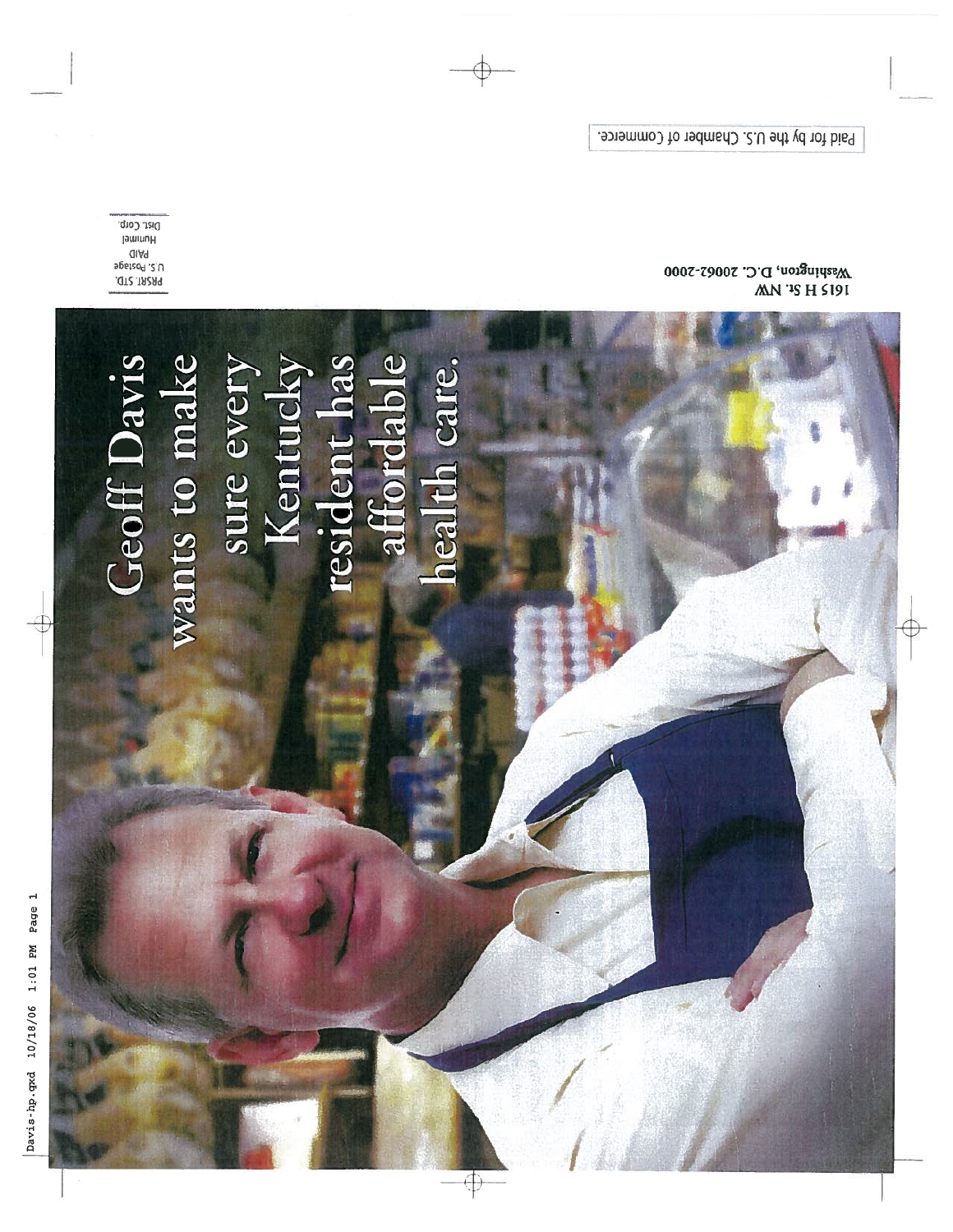-



## Geoff<br>DAVIS<br>Every Kentucky resident<br>deserves affordable health care. Every Kentucky resident deserves affordable health care.

employees of these companies can't afford the type employees of these companies can't afford the type Millions of Americans work for a small company or Millions of Americans work for a small company or family business. Yet far too often, employers and family business. Yet far too often, employers and of health care coverage they need. of health care coverage they need.

That's why Congressman Geoff Davis supports Small That's why Congressman Geoff Davis supports Small Business Health Plans (SBHP). Small Business Health Business Health Plans (5BHP). Small Business Health accessible for workers-and keep costs down for accessible for workers—and keep costs down for Plans will make health care more affordable and Plans will make health care more affordable and small businesses. small businesses.

Davis supports allowing small businesses to pool<br>together to purchase better and more affordable Davis supports allowing small businesses to pool together to purchase better and more affordable coverage.

Geoff Davis supports Small Business Health Plans— Geoff Davis supports Small Business Health Plansbenefits possible for their employees. That's why Small-business owners want to provide the best Small-business owners want to provide the best benefits possible for their employees. That's why so families will get the coverage they need so families will get the coverage they need.

## $\mathbf{r}$ AVIS

elping Small Businesses. The intervalue of the more log on to eiping Small Businesses. Helping Small Businesses. Improving Health Care, Improving Health Care,

www.USChamber.com/sbhp Learn more. Log on to

CALL GEOFF DAVIS AT 859-426-0080. LET HIM KNOW YOU SUPPORT HIS PLAN FOR AFFORDABLE HEALTH CARE. ALL GEOFF DAVIS AT 859-426-0080. LET HIM KNOW YOU SUPPORT HIS PLAN FOR AFFORDARLE HEALTH CAL

ih 'F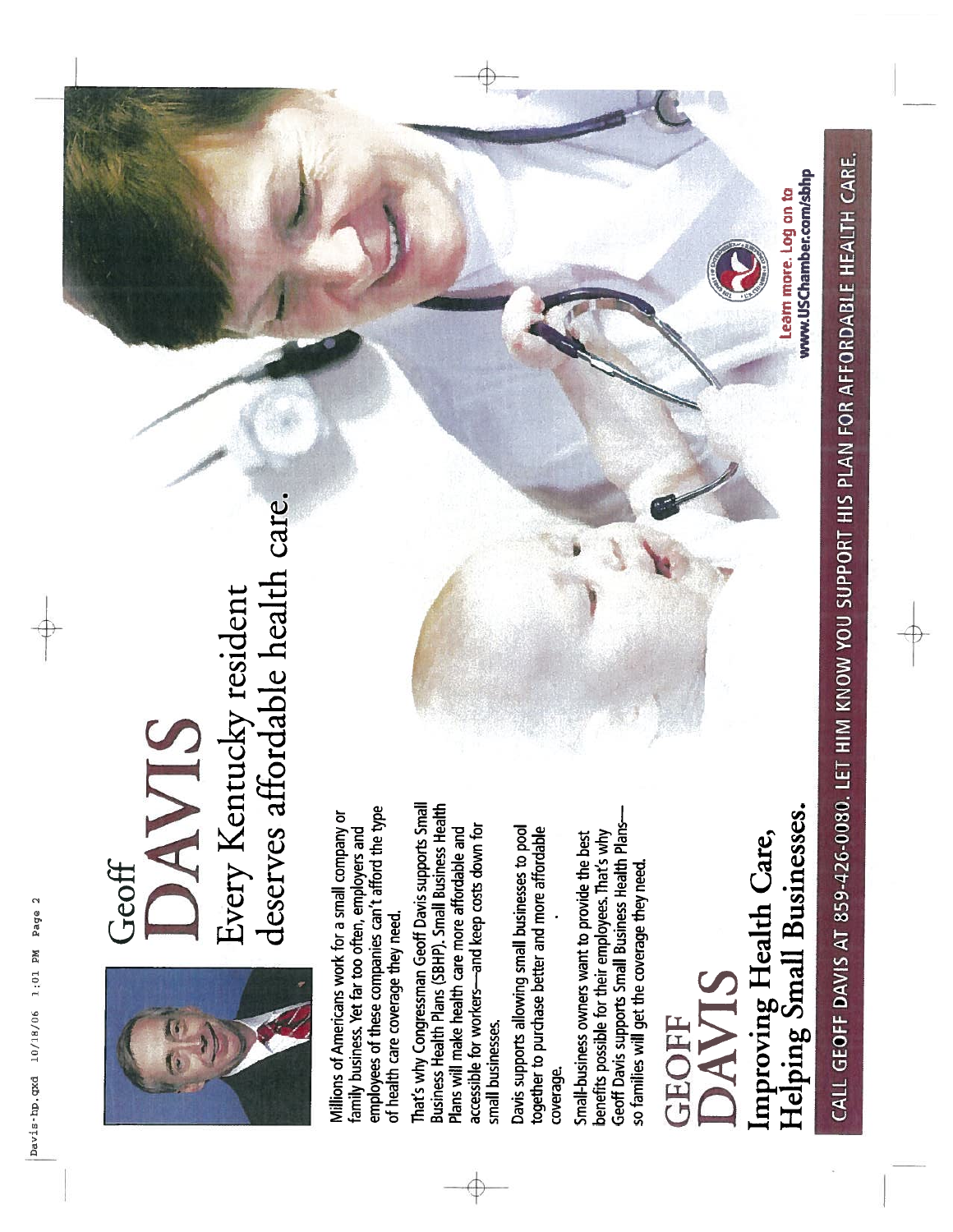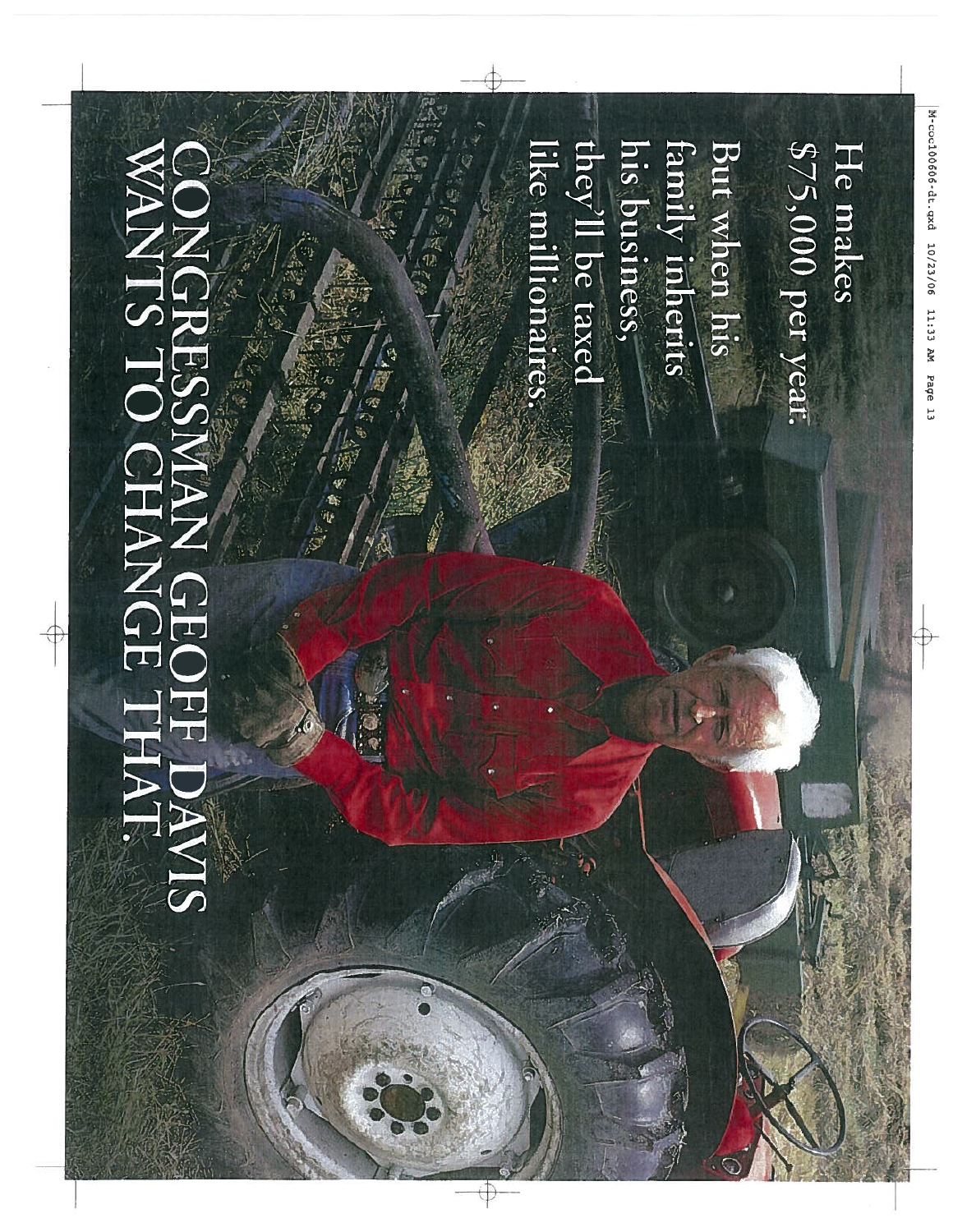

They say the only things certain in life are death and taxes

As unpleasant as that is, it gets worse. The IRS currently taxes you when you die.

those who leave a family farm or business to a loved one They call it the Death Tax—an unfair tax levied against

they lose a loved one. Geoff Davis believes your taxes are high enough. He thinks it's wrong to ask families to pay even more when

That's why he wants to "kill" the Death Tax. Permanently,

## **Geoff**

wants to give your family real tax relief.



Learn more. Log on to www.USChamber.com

CALL GEOFF DAVIS. TELL HIM YOU SUPPORT HIS PLAN TO END THE DEATH TAX. 859-426-0080

1615 H St. NW Washington, D.C. 20062-2000

PRSRT. STD.<br>U.S. Postage PAID Hummel Dist. Corp.

**EJ068415** 

Paid for by the U.S. Chamber of Commerce.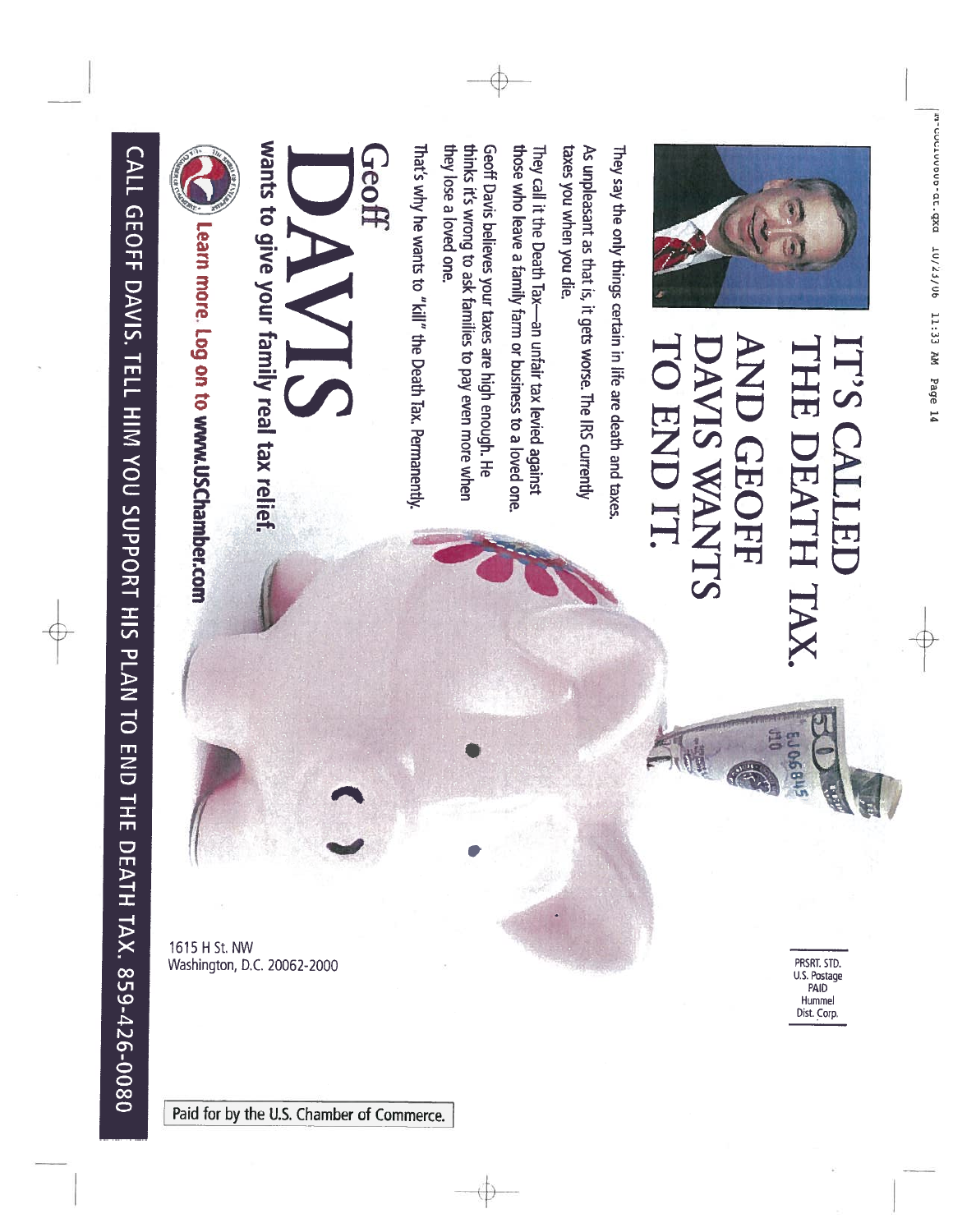

Congressman Geoff Davis believes every senior deserves affordable prescription drugs.

1615 H St. NW Washington, D.C. 20062-2000

PRSRT. STD. U.S. Postage PAID Hummel Dist. Corp.

Paid for by the U.S. Chamber of Commerce